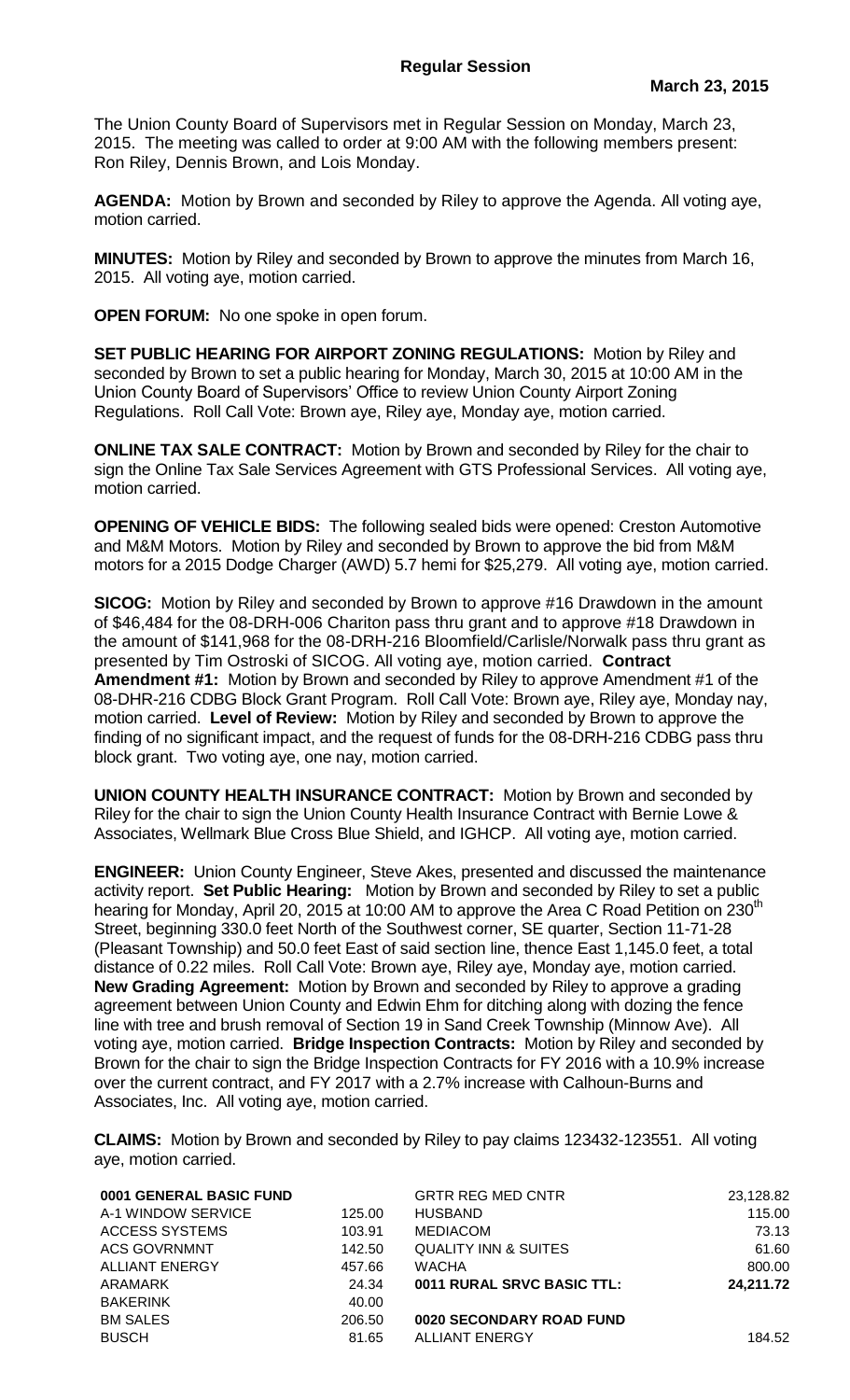| <b>CARD SRVC</b>                                      | 1,859.26             | <b>ARAMARK</b>                                                   | 175.47                |
|-------------------------------------------------------|----------------------|------------------------------------------------------------------|-----------------------|
| <b>CARLSON</b>                                        | 20.00                | <b>BAUER BUILT TIRE</b>                                          | 2,202.84              |
| <b>CARLTON</b>                                        | 89.75                | CALHOUN-BURNS & ASSOC INC                                        | 709.80                |
| <b>CHAT MOBILITY</b>                                  | 188.67               | G&K SRVC                                                         | 32.00                 |
| <b>CITY DIRECTORY INC</b><br><b>CRESTON FIRE DEPT</b> | 828.00<br>211.00     | HOLIDAY INN DES MOINES AIRPORT<br>IA GOLD DISTRIBUTING           | 188.16<br>220.00      |
| <b>CRESTON MNCPL UTILITIES</b>                        | 274.81               | IA PRISON INDUSTRIES                                             | 81.10                 |
| <b>CULLIGAN</b>                                       | 50.25                | <b>JIM'S TRUCK REP &amp; SANITATION</b>                          | 85.00                 |
| DES MOINES STAMP MFG                                  | 130.75               | <b>MEDIACOM</b>                                                  | 292.56                |
| EXCEL MECHANICAL CO INC                               | 411.50               | MIDWEST WHEEL COMPANIES                                          | 112.80                |
| <b>FAREWAY STORES</b>                                 | 491.29               | NORSOLV SYSTEMS ENVIRON SRV                                      | 149.95                |
| <b>GREATAMERICA</b>                                   | 118.00               | O'HALLORAN INTERNATIONAL INC                                     | 652.69                |
| <b>HEARTLAND TIRE &amp; AUTO</b>                      | 35.41                | <b>RADIO SHACK</b>                                               | 27.98                 |
| <b>HENRY</b>                                          | 30.00                | SCHILDBERG CONSTRCTN INC                                         | 20,637.92             |
| <b>HOAKISON</b>                                       | 20.00                | ZIEGLER INC<br>0020 SECONDARY ROAD FUND TTL:                     | 2,723.83<br>28,476.62 |
| HOYT DO<br><b>HY-VEE INC</b>                          | 150.00<br>1,425.00   |                                                                  |                       |
| I THINK I CAN CHILD CARE                              | 295.05               | <b>4000 EMERGENCY MNGMNT FUND</b>                                |                       |
| IA CO RECORDERS ASSOC                                 | 20.00                | <b>ALLIANT ENERGY</b>                                            | 300.00                |
| IA STATE COUN OF TREAS                                | 160.00               | <b>DUCKWORTH</b>                                                 | 84.97                 |
| <b>KENYON</b>                                         | 13.40                | IA STATE SAVINGS BANK                                            | 53.37                 |
| <b>KLINE</b>                                          | 20.00                | <b>MEDIACOM</b>                                                  | 261.42                |
| <b>LOOMIS</b>                                         | 20.00                | OFFICE MACHINES COMPANY INC                                      | 1,823.23              |
| <b>MAIL SRVC LLC</b>                                  | 458.64               | <b>VICKER PROGRAMMING &amp; SRVC</b>                             | 180.00                |
| <b>MILLER</b>                                         | 20.00                | <b>4000 EMERGENCY MNGMNT FUND TTL:</b>                           | 2,702.99              |
| <b>MITCHELL</b>                                       | 20.00                |                                                                  |                       |
| <b>OFFICE MACHINES</b>                                | 16.41                | <b>4003 EMPOWERMENT</b>                                          |                       |
| PITNEY BOWES INC                                      | 147.00               | ALEGENT HEALTH AT HOME-CORNING                                   | 2,862.75              |
| POWERS FUNERAL HOMES<br>RINGGOLD CO SHRF OFFICE       | 370.00<br>2,040.00   | <b>CREATIVE BEGINNINGS PRESCHOOL</b><br>DISCOVERY KIDS PRESCHOOL | 1,080.00              |
| SHRED-IT USA - DES MOINES                             | 60.69                | <b>EAST UNION COMMUNITY SCHOOLS</b>                              | 1,712.00<br>1,620.00  |
| STHRN IA COUNCIL GOVER                                | 448,842.00           | HEARTS AND HUGS DAY CARE                                         | 1,668.30              |
| <b>SUPERIOR LAMP INC</b>                              | 139.12               | JOYFUL SPARKS PRESCHOOL                                          | 1,020.00              |
| <b>THATCHER</b>                                       | 412.28               | <b>MATURA ACTION CORP</b>                                        | 727.30                |
| <b>TITUS</b>                                          | 184.00               | POSITIVE APPROACH PRESCHOOL                                      | 6,309.00              |
| UNION CO LEC FUND                                     | 2,741.03             | PRECIOUS PEOPLE PRESCHOOL                                        | 750.00                |
| <b>WHITE</b>                                          | 138.25               | RINGGOLD CO CHILD CARE                                           | 5,379.94              |
| 0001 GNRL BASIC FUND TTL:                             | 463,633.12           | <b>SICKELS</b>                                                   | 3,814.68              |
|                                                       |                      | SOUTHWESTERN COMMUNITY COLLEGE                                   | 10,467.81             |
| 0002 GENERAL<br><b>SUPPLEMENTAL</b>                   |                      | TAYLOR CO AG EXTENSION                                           | 6,492.41              |
| <b>ACCESS SYSTEMS</b>                                 | 825.78               | <b>TAYLOR CO PUBLIC HEALTH</b>                                   | 389.11                |
| CENTRAL IA DETENTION CTR                              | 3,530.00             | TINKER TOTS PRESCHOOL INC                                        | 227.40                |
| <b>HYSELL</b>                                         | 140.59               | TRINITY LUTHERAN PRESCHOOL                                       | 728.00                |
| IA SECRETARY OF STATE                                 | 153.29               | WINTERSET LITTLE HUSKIES PRESC                                   | 90.00                 |
| <b>MAYNES LAW OFFICE</b>                              | 227.50               | <b>4003 EMPOWERMENT TTL:</b>                                     | 45,338.70             |
| SCHOONHOVEN LAW, PLLC                                 | 73.08                |                                                                  |                       |
| THOMSON REUTERS- WEST                                 | 672.00               | <b>4004 LAW ENFORCEMENT CNTR</b>                                 |                       |
| 0002 GNRL SUPLMNTL TTL:                               | 5,622.24             | A-1 WINDOW SERVICE                                               | 21.00                 |
|                                                       |                      | <b>ARAMARK</b>                                                   | 31.16                 |
| 0010 MH-DD SRVC FUND                                  |                      | MAINSTAY SYSTEMS INC                                             | 790.00                |
| <b>AISTROPE</b>                                       | 166.20               | OFFICE MACHINES COMPANY INC                                      | 19.43                 |
| <b>CHOICE INC</b><br><b>COUNSEL OFFICE &amp; DOC</b>  | 1,118.22<br>91.22    | O'KEEFE ELEVATOR COMPANY INC<br><b>VERIZON WIRELESS</b>          | 275.04<br>440.27      |
| <b>COUNTRY HAVEN CORP</b>                             | 5,919.09             | <b>4004 LAW ENFORCEMENT CNTR TOTAL:</b>                          | 1,576.90              |
| <b>GRTR REG MED CNTR</b>                              | 6,390.00             |                                                                  |                       |
| <b>HEALTHY CONNECTIONS</b>                            | 171.16               | <b>4100 CO ASSESSMENT EXPENSE</b>                                |                       |
| IA DEPT OF HUMAN SRVC                                 | 103,143.25           | <b>BM SALES</b>                                                  | 172.50                |
| <b>IA FOCUS</b>                                       | 30.00                | <b>PUDENZ</b>                                                    | 219.77                |
| NISHNA PRODUCTIONS INC                                | 74.98                | 4100 CO ASSESSMENT EXPENSE TOTAL:                                | 392.27                |
| <b>NOSEKABEL</b>                                      | 580.20               |                                                                  |                       |
| PRTNERSHP FOR PRGRSS                                  | 8,261.40             | <b>4960 SANITARY LANDFILL</b>                                    |                       |
| PURSUIT OF INDPNDNCE                                  | 943.43               | <b>AGRILAND FS INC</b>                                           | 498.24                |
| SCHOONHOVEN LAW, PLLC                                 | 273.24               | <b>CHAT MOBILITY</b>                                             | 122.72                |
| STHRN IA RSRCE FAMLIES                                | 34.74                | TRUE VALUE HARDWARE & RENTAL                                     | 74.43                 |
| STHRN IA TROLLEY                                      | 623.67               | <b>WASTE MGMT OF CRESTON</b>                                     | 1,536.78              |
| <b>SWANSON</b>                                        | 51.05                | <b>4960 SANITARY LANDFILL TOTAL:</b>                             | 2,232.17              |
| TENCO INDUSTRIES, INC<br>TREASURER STATE OF IA        | 8,420.91<br>1,175.28 | 8500 CO HEALTH INSRNCE                                           |                       |
| <b>UNION CO SHERIFF</b>                               | 347.69               | BERNIE LOWE AND ASSOCIATES INC                                   | 756.00                |
| 0010 MH-DD SRVC FND TTL:                              | 137,815.73           | <b>EMPLOYEE BENEFIT SYSTEMS</b>                                  | 82,871.96             |
|                                                       |                      | 8500 CO HEALTH INSRNCE TOTAL:                                    | 83,627.96             |
| 0011 RURAL SRVC BASIC                                 |                      |                                                                  |                       |
| <b>ALLIANT ENERGY</b>                                 | 33.17                | <b>GRAND TOTAL:</b>                                              | 795,630.42            |
|                                                       |                      |                                                                  |                       |